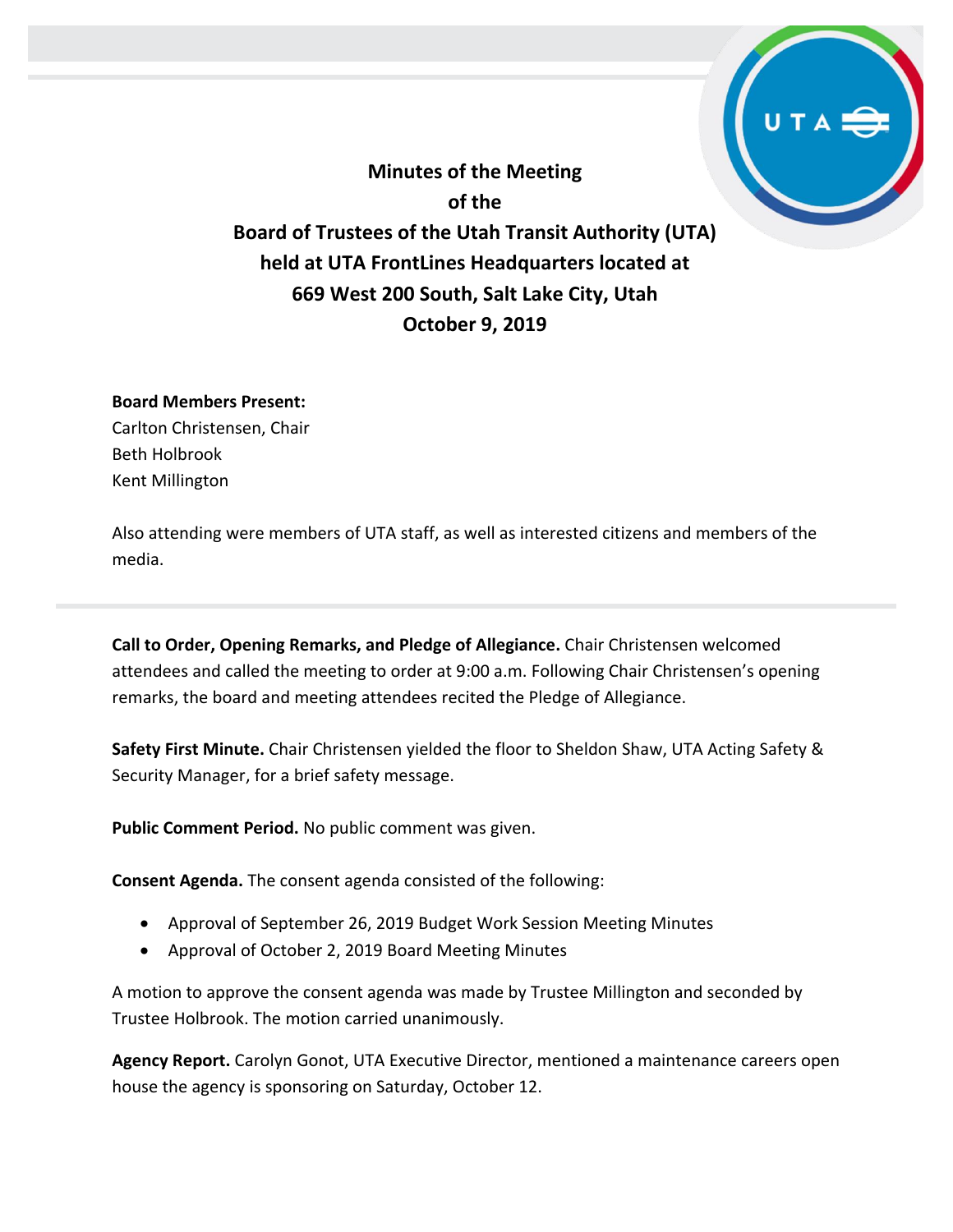She also spoke about a request for complimentary service for a tour of the Vineyard FrontRunner site that is scheduled to take place on Friday, October 11. Ms. Gonot indicated the complimentary service would be included on the next board meeting agenda. Discussion ensued. There were no concerns expressed by the board in offering the service. A question on the safety requirements for the tour was posed by the board and answered by Ms. Gonot.

**R2019-10-02 Resolution Adopting the Authority's 2020-2024 Capital Plan.** Mary DeLoretto, UTA Acting Chief Service Development Officer, summarized updates to the 2020-2024 Capital Plan resulting from discussions in the board budget workshops. The plan now includes additional multi-year projects and long-lead items. Also, funding for ticket vending machine compliance was changed from bonding to leasing and the title of the Vineyard double track project was changed to the northern Utah County double track project.

A motion to approve R2019-10-02 was made by Trustee Holbrook and seconded by Trustee Millington. The motion carried unanimously, with aye votes from Trustee Holbrook, Trustee Millington, and Chair Christensen.

**R2019-10-03 Resolution Authorizing the Issuance and Sale by the Authority of Its Sales Tax Revenue and Refunding Bonds in the Aggregate Principal Amount of Not to Exceed \$540,000,000; and Related Matters.** Bob Biles, UTA Chief Financial Officer, was joined by Blake Wade, UTA bond counsel; Bob McKinney, with Wells Fargo; and Brian Baker with Zions Bank. Mr. Biles explained the resolution, which authorizes designated officers to proceed with a bond issue within defined parameters. He then detailed the timeline associated with the bond sale. Discussion ensued. Questions on references in the resolution to the State Bonding Commission and effects of market volume on the bond sale were posed by the board and answered by staff.

A motion to approve R2019-10-03 was made by Trustee Millington and seconded by Trustee Holbrook. The motion carried unanimously, with aye votes from Trustee Millington, Trustee Holbrook, and Chair Christensen.

**R2019-10-04 Resolution Approving a Fifth Amendment of the Authority's 2019 Budget.** Mr. Biles summarized the amendment, which adds \$75 million to the 2019 budget to fund the bonded portion of the 2020-2024 Capital Plan.

A motion to approve R2019-10-04 was made by Trustee Holbrook and seconded by Trustee Millington. The motion carried unanimously, with aye votes from Trustee Holbrook, Trustee Millington, and Chair Christensen.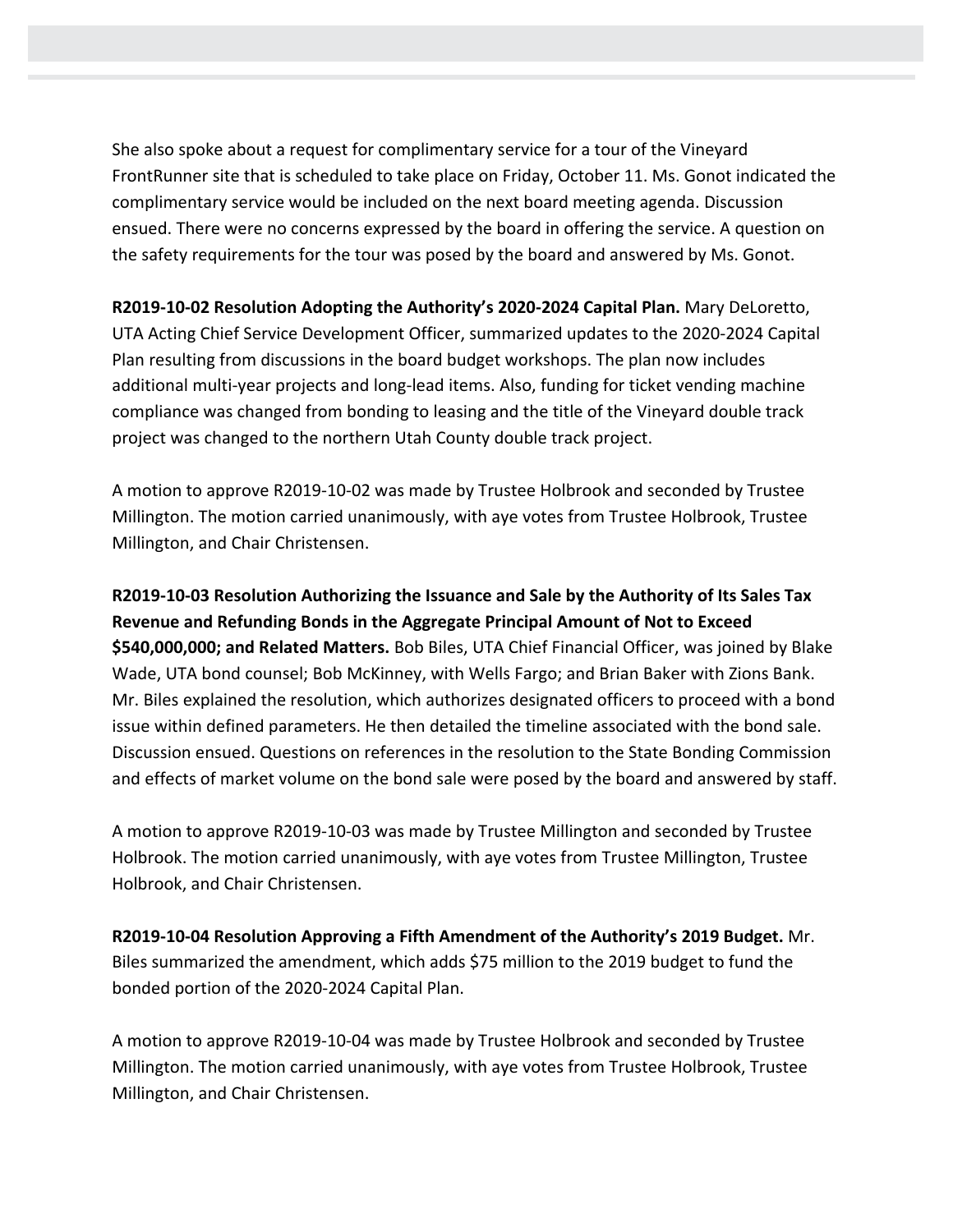**R2019-10-05 Resolution Authorizing Execution of Amendment 1 to the Interlocal Cooperation Agreement with Salt Lake County Regarding Matching Funds for TIGER Grant Projects.** Chair Christensen clarified that he did not have involvement with the TIGER project during his employment at Salt Lake County. Ms. DeLoretto indicated the resolution authorizes additional funding from Salt Lake County for South Jordan-Herriman-Draper bike lanes and Parley's Trail improvements.

A motion to approve R2019-10-05 was made by Trustee Millington and seconded by Trustee Holbrook. The motion carried unanimously, with aye votes from Trustee Millington, Trustee Holbrook, and Chair Christensen.

### **Contracts, Disbursements, and Grants.**

**Contract: Consolidated Timekeeping and Scheduling (Kronos Incorporated).** Rob Lamph, UTA Senior Accountant, described the contract, which replaces and consolidates existing timekeeping and scheduling systems. Discussion ensued. Questions on the number of timekeeping systems for the agency and the new system's connectivity to JD Edwards were posed by the board and answered by Mr. Lamph.

A motion to approve the contract was made by Trustee Millington and seconded by Trustee Holbrook. The motion carried unanimously.

**Change Order: Purchase Order for Mobile Gateways (Sierra Wireless).** Dan Harmuth, UTA IT Director, summarized the change order for the purchase of 145 on-board mobile gateway upgrades for the UTA bus fleet. Discussion ensued. Questions on the speed, cellular service provider selection process, potential need for future purchases, lifespan of the gateways, and maintenance history were posed by the board and answered by Mr. Harmuth.

A motion to approve the change order was made by Trustee Holbrook and seconded by Trustee Millington. The motion carried unanimously.

**Pre-Procurement: Future of Light Rail Study.** Ms. DeLoretto was joined by Levi Roberts, UTA Strategic Planner III. Ms. DeLoretto stated the agency's intention to procure a consultant to evaluate and recommend capital improvements to the TRAX and Streetcar system. She added the study will be performed in two phases to allow inclusion of recommendations for TRAX options at the Point of the Mountain. Discussion ensued. Questions on the inclusion of light rail crossing upgrades, growth projections, incorporation of findings in the long-range plans, and timelines for the procurement were posed by the board and answered by staff.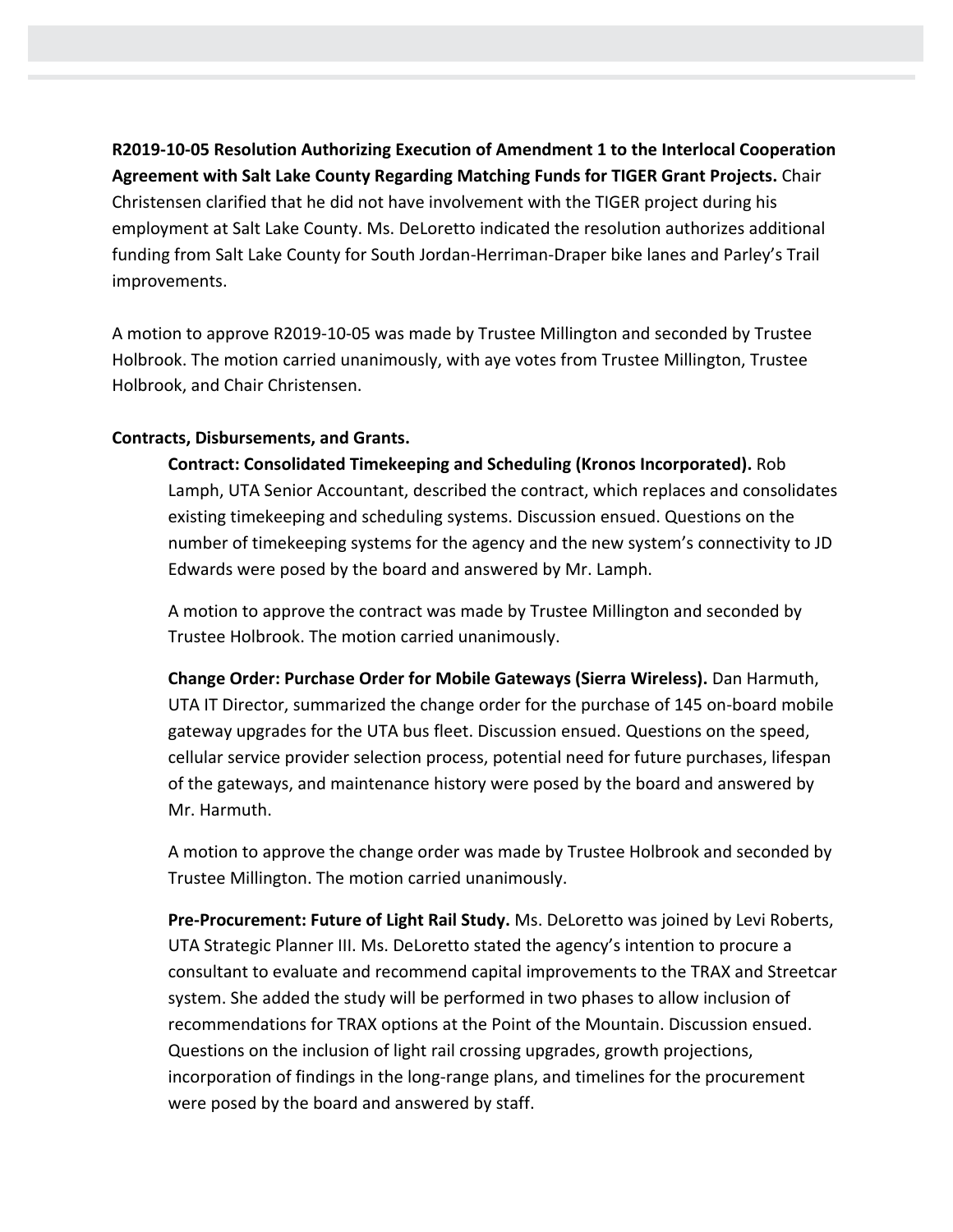**Grant: Workplace Electric Vehicle Charging (Department of Environmental Quality and Rocky Mountain Power).** Ms. DeLoretto explained the grant opportunity for installation of 39 electric vehicle chargers at UTA facilities. Discussion ensued. Questions on the dispersal of chargers at different sites was posed by the board and answered by Ms. DeLoretto.

## **Service and Fare Approvals.**

Monica Morton, UTA Fares Director, was joined by Andrea Packer, UTA Communications Director, and Jaron Robertson, UTA Acting Director of Innovative Mobility Solutions.

**Fare Parameters for South Salt Lake County Microtransit Pilot.** Ms. Morton outlined proposed fares for the South Salt Lake County Microtransit Pilot. Extended discussion ensued. Questions on credit card parameters, fare box recovery projections, best practices for microtransit fare collections, complexity of UTA's fare system, promotional pricing, and branding were posed by the board and answered by staff. Chair Christensen suggested allowing frontloading of fares to avoid multiple merchant fees for credit card use.

The board acknowledged that testing fare payment is an important component of the pilot, but suggested reevaluating and simplifying the fare structure. The board expressed the desire to reduce overall complexity in fares, in part by establishing a microtransit fare that is easy for riders to understand and by using payment media that are accessible and streamlined.

As fares were discussed, the issue of pricing was raised. The board indicated that UTA's standard bus fare (\$2.50) is acceptable, but that it would also be acceptable to allow some flexibility for promotional pricing.

The board requested regular updates on the progress of the microtransit pilot.

No vote was taken on the item. The board instructed staff to return at a future meeting with revised parameters.

## **Discussion Items.**

**Committee on Accessible Transportation Charter.** Cherissa Alldredge, UTA Civil Rights Compliance Officer for ADA, provided an overview of the Committee on Accessible Transportation (CAT). She then spoke about current CAT goals and summarized the connection between the board and the CAT. Discussion ensued. The board expressed appreciation for the work of the CAT.